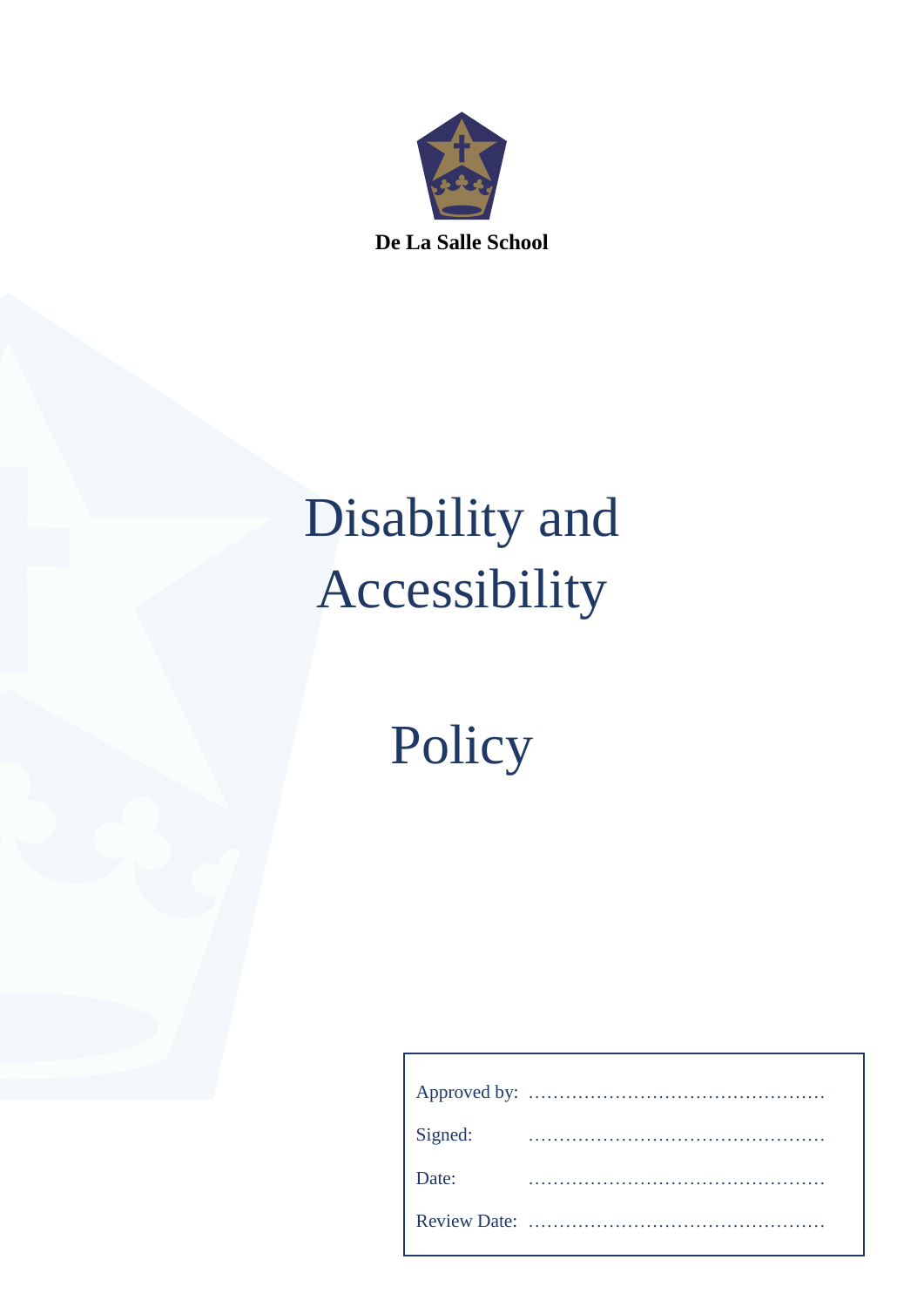#### **Mission Statement**

De La Salle School is a Christian community, inspired by the vision and example of Saint John Baptist De La Salle, where each person is invited to become the person God intends him or her to be and to live a life of faith and love, following the example of Christ.

The School has a legal duty to be non-discriminatory towards disabled students and to provide equal access and opportunity to the curriculum. The Disability Discrimination Act (DDA) 2005 has strengthened the DDA 1995 and the SEN and Disability Act (SENDA) 2001, supported further by the 2010 Equality Act by broadening the definition of a disabled child or adult and placing on schools a more proactive duty to promote equality of opportunity for disabled children and adults. The duties falling on the School apply to disabled students, disabled staff, governors and disabled people who use services provided by the School. Responsibility for DDA lies with the Board of Governors, which is devolved to the Headteacher.

# **DEFINITION OF DISABILITY**

The Equality Act 2010 constitutes a disability as "A person is a disabled person (someone who has the protected characteristic of disability) if they have a physical and/or mental impairment which has what the law calls 'a substantial and long-term adverse effect on their ability to carry out normal day-to-day activities'. There is no need for a person to have a medically diagnosed cause for their impairment; what matters is the effect of the impairment not the cause.

# **In relation to physical impairment:**

Conditions that affect the body such as arthritis, hearing or sight impairment (unless this is correctable by glasses or contact lenses), diabetes, asthma, epilepsy, conditions such as HIV infection, cancer and multiple sclerosis, as well as loss of limbs or the use of limbs are covered.

HIV infection, cancer and multiple sclerosis are covered from the point of diagnosis. Severe disfigurement (such as scarring) is covered even if it has no physical impact on the person with the disfigurement, provided the long-term requirement is met.

People who are registered as blind or partially sighted, or who are certified as being blind or partially sighted by a consultant ophthalmologist, are automatically treated as disabled under the Act.

Mental impairment includes conditions such as dyslexia and autism as well as learning disabilities such as Down's syndrome and mental health conditions such as depression and schizophrenia.

The other tests to apply to decide if someone has the protected characteristic of disability are:

The length the effect of the condition has lasted or will continue: it must be long term. 'Long term' means that an impairment is likely to last for the rest of the person's life, or has lasted at least 12 months or where the total period for which it lasts is likely to be at least 12 months. If the person no longer has the condition but it is likely to recur, they will be considered to be a disabled person.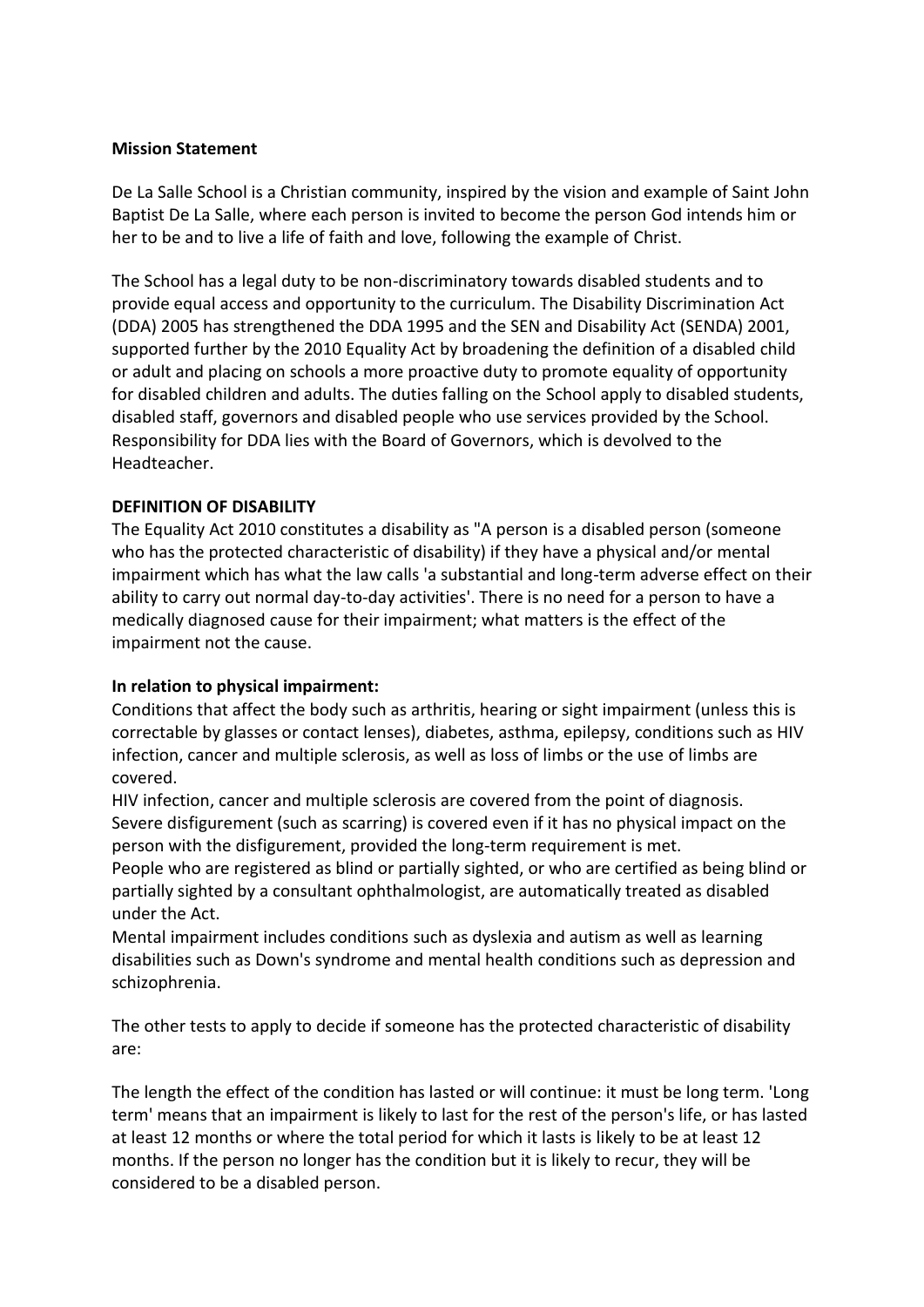Whether the effect of the impairment is to make it more difficult and/or time-consuming for a person to carry out an activity compared to someone who does not have the impairment, and this causes more than minor or trivial inconvenience.

If the activities that are made more difficult are 'normal day-to-day activities' at work or at home.

Whether the condition has this impact without taking into account the effect of any medication the person is taking or any aids or assistance or adaptations they have, like a wheelchair, walking stick, assistance dog or special software on their computer. The exception to this is the wearing of glasses or contact lenses where it is the effect while the person is wearing the glasses or contact lenses, which is taken into account".

# **DEFINITION OF LEARNING DIFFICULTY**

The DfE website (www.education.gov.uk) offers DCSF guidance 'Special Educational Needs (SEN) - A Guide for Parents and Carers' (2009) which defines a learning difficulty as follows: "Children with special educational needs all have learning difficulties or disabilities that make it harder for them to learn than most children of the same age. These children may need extra or different help from that given to other children of the same age. Children with special educational needs may need extra help because of a range of needs, such as in thinking and understanding, physical or sensory difficulties, emotional and behavioural difficulties, or difficulties with speech and language or how they relate to and behave with other people.

# **OUR AIM IS TO:**

Support the ethos of the school as a Catholic community which respects the rights of disabled students, to have equal access to the curriculum, extra-curricular and other services.

- Equally value and encourage all children.
- Foster positive attitude towards disability within our community.
- Notwithstanding the above, and the School's desire to enrich the lives of all our students by pursuing an inclusive policy towards all students which reflects the diversity of the outside world and our Christian values, the School places equal importance on ensuring that no student's education and progress is impaired by the behaviour of another student.

# **CHIEVEMENT OF OUR AIMS**

To achieve our aims, the School has produced this Disability and Accessibility Policy.

- Monitor the School's Disability Policy
- The Accessibility Plan will be monitored at regular intervals
- Review the School's Disability Policy, Disability Equality Scheme and Accessibility Plan at least every three years.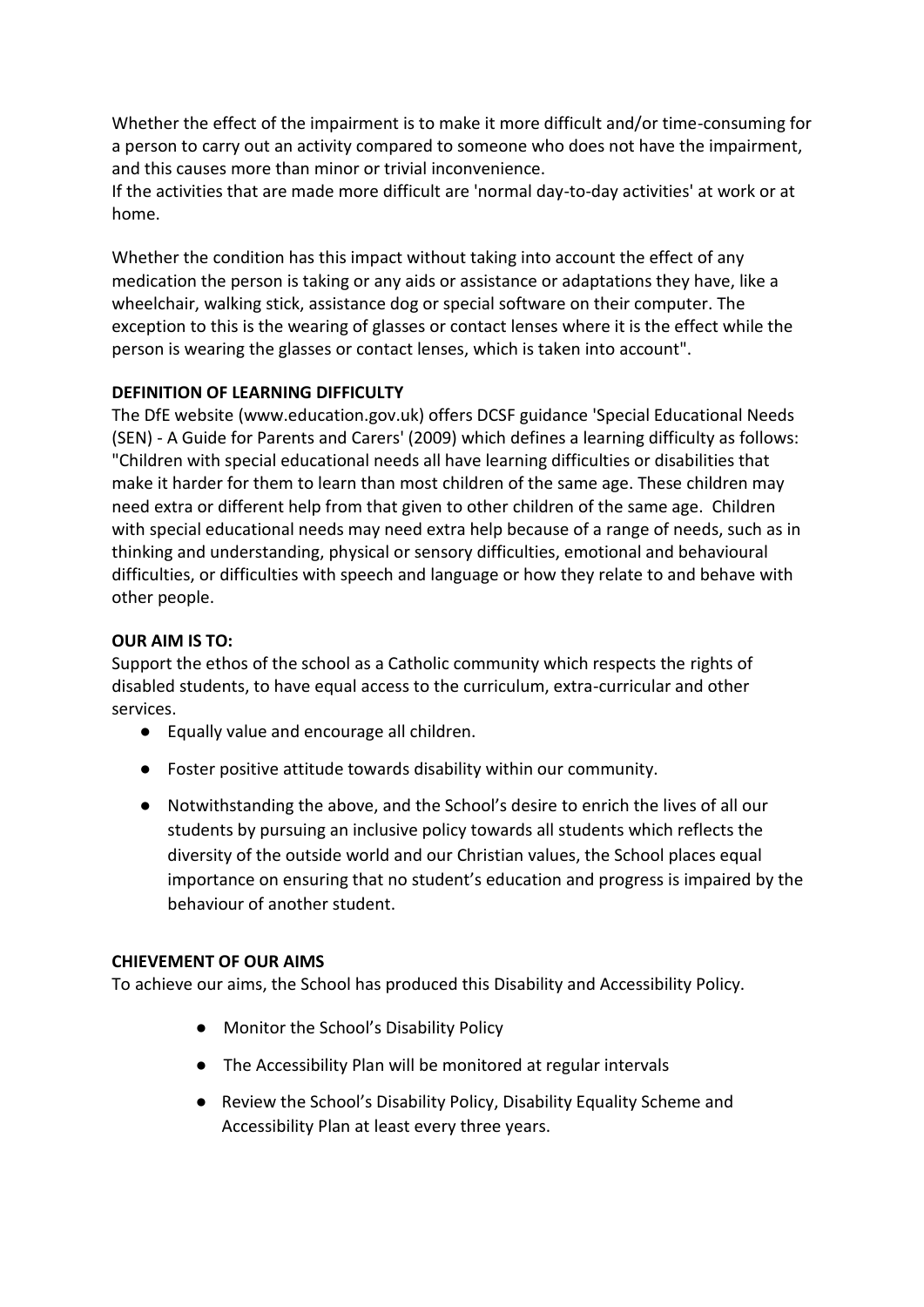Make recommendations as to the contents of report required annually on the implementation and effect of the Disability Equality Scheme and the Accessibility Plan (to be summarised in the School Development/Action Plan, the School website, and/or Prospectus.

#### **ADMISSIONS AND STUDENTS WITH DISABILITIES, SEN AND LEARNING DIFFICULTIES**

The school welcomes all children who can make the most of the opportunities offered and can flourish in its caring environment. The governors and staff are firmly committed to inclusivity and to giving every child the best possible start in life. Treating every child as an individual is important, and students with physical disabilities are welcome. Students, whose Special Educational Needs and Disability (SEND) and learning difficulties are suited to the curriculum, are also welcome provided that the Learning Support Department can provide them with the help and support that they require.

#### **BEFORE ENTRY**

Each student with SEND requires special consideration and treatment. If appropriate adjustments need to be put in place, they will be discussed thoroughly with parents/carers and their medical advisers, including adjustments that can reasonably be made to the curricular and extra-curricular activities before their child becomes a student at the school.

#### **OTHER ADJUSTMENTS**

Depending upon need, children can use an SEN department computer/mobile device in class, and, with prior arrangement, can be given large print or documents printed on coloured paper if required.

Menus can be devised to cater for special dietary requirements.

#### **THE LEARNING SUPPORT DEPARTMENT**

The learning support department includes a fully qualified specialist who is able to support each student with a specific learning difficulty in literacy.

The learning support team are informed regarding a wide range of learning needs Dyslexia, Dyspraxia, Autistic Spectrum Disorder and Asperger's syndrome, Attention Deficit Disorder (ADD), Attention Deficit Hyperactivity Disorder (ADHD), Hearing Impairment and physical impairment

Some disabled students may also require specialist support from the learning support department. This would normally be discussed with parents/carers before their child enters the school. Students with identified or suspected learning difficulties will be assessed, initially, by the Learning Support team and SENCO, who may then recommend to parents/carers that they seek further assessment from an Educational Psychologist or other specialist to ensure that the areas that require support can be identified. Specialist one-toone lessons and help with study skills are offered outside the normal curriculum, though study skills may be selected as an option instead of a GCSE subject in Years 10 and 11. The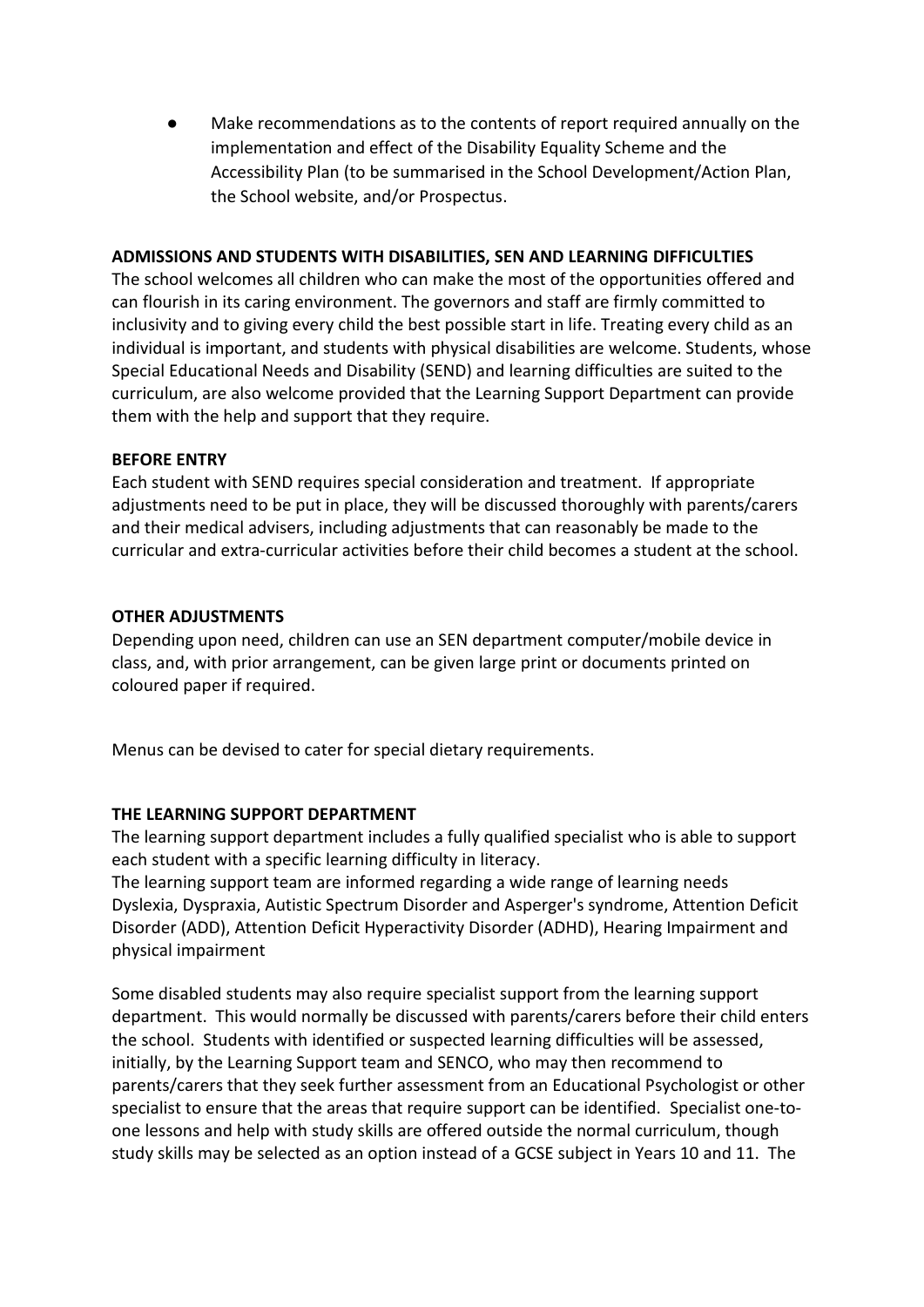school works closely with the student and their parents/carers to help them to overcome the barriers that their difficulties present.

#### **ROLE OF THE SENCO**

Working closely with the Headteacher and the other pastoral staff, the SENCO plays a key role in determining the strategic development of the SEND policy and provision in the school in order to cater for the individual needs of students with SEND. The SENCO will liaise closely with the student's teaching staff, family and where appropriate, with external agencies. The SENCO attends regular external training in order to remain current with the latest developments to, and requirements of, their duties as SENCO.

#### **STAFF TRAINING**

All staff (including teaching and support staff) are given regular advice and tips on working with SEND by the SENCO. This advice focuses on helping each child to reach her maximum potential, the appropriate adjustments (such as large print or using coloured paper) that can give full access to the curriculum and facilities of the school to the greatest extent possible.

The school trains its teachers to differentiate within the curriculum and to take into account students' learning difficulties (as well as the needs of gifted and talented students). The SENCO and LSA's liaise with the teaching staff about the most appropriate means of meeting the needs of students with SEND and learning difficulties. The SENCO has an important role in ensuring consistency of approach by all teachers in providing, for example, access to learning materials that are easier to read and understand, or extra time in exams.

# **SCHOOL BEHAVIOUR AND DISCIPLINE**

The school takes pride in its well-developed system of pastoral care for social interaction amongst students. All students are taught that victimisation and bullying is prohibited and will not be tolerated. The school's objective is to ensure that a student with SEND or other protected characteristic, does not suffer less favourable treatment as a result of discrimination. Students are taught through the curriculum and other activities the importance of respecting each other and behaving towards each other with courtesy and consideration. The school's behaviour policies/school rules and expectations make clear the seriousness of bullying, victimisation and harassment in all its destructive forms, including racial, religious, cultural, sexual, sexist, gender-related, sexual orientated homophobic, disabled and cyber, in causing serious psychological damage and even suicide. Considerable teacher time is expended in preventing bullying, victimisation and harassment and in dealing with it when it occurs. All students and staff understand that the school has a zero tolerance policy on bullying and that bullies can expect strong sanctions to be applied to them.

#### **PARTNERSHIP WITH PARENTS/CARERS**

The school's hope is that all parents/carers will feel able to share any concerns about their child with the pastoral staff in order that a healthy partnership for the care of their child can be developed. The SENCO, other pastoral staff, tutors and teaching staff who are involved with their child are always happy to discuss any parental concerns. A member of staff will always ask to see a parent/carer if she/he felt that an adjustment to the curriculum or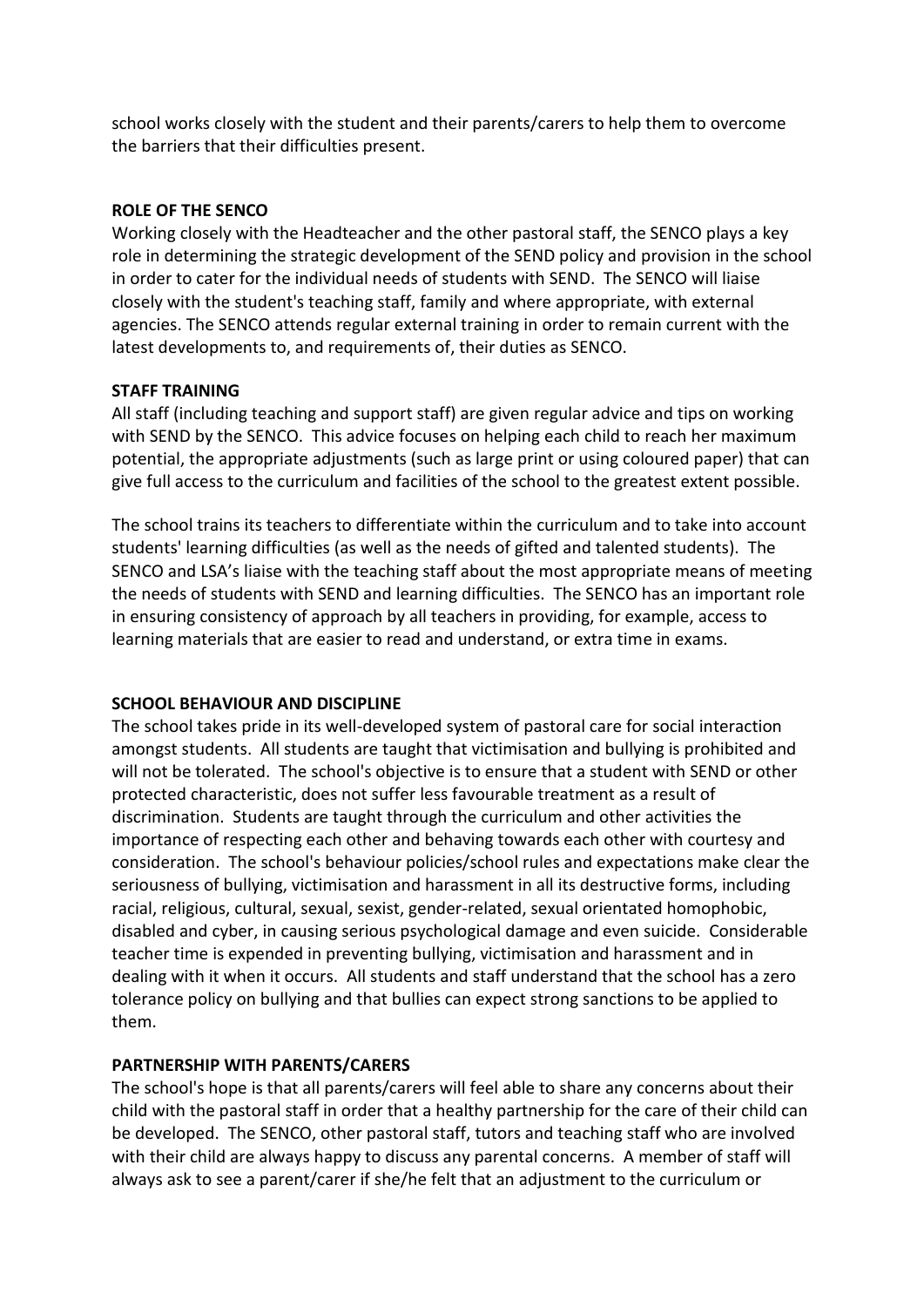learning programme followed by their child might be in their best interests, or if there was a specific concern.

#### **COMPLAINTS**

The school naturally hopes that a parent/carer will not feel that they have cause to complain but its complaints policy is published on the website and also available from the school office for any parent/carer who wishes to use it.

#### **ACCESSIBILITY PLAN**

- 1. We are committed to providing a fully accessible environment which values and includes all students, staff, parents and visitors regardless of their education, physical, sensory, social, spiritual, emotional and cultural needs. We are committed to challenging negative attitudes about disability and accessibility and to developing a culture of awareness, tolerance and inclusion.
- 2. We acknowledge that there is a need for ongoing awareness raising and training for staff and governors in the matter of disability discrimination and the need to inform attitudes on this matter.
- 3. De La Salle School has, over time increased the accessibility of provision for all students, staff and visitors to the school. The Accessibility Plan will contain relevant actions to:
- Identify where access to the physical environment of the school, adding specialist facilities as necessary Increase access to the curriculum for students with a disability, expanding the curriculum as necessary to ensure that students with a disability are as; equally, prepared for life as are the able-bodied students. This covers teaching and learning and the wider curriculum of the school such as participation in after-school clubs, leisure and cultural activities or school visits. It also covers the provision of specialist aids and equipment, which may assist these students in accessing the curriculum.
- Improve the delivery of written information to students, staff, parents and visitors with disabilities. Examples might include hand-outs, timetables, textbooks and information about the school and school events.
- 4. The Accessibility Plan should be read in conjunction with the following policies, strategies and documents:
	- Equal Opportunities and Diversity we will have an equality policy
	- Staff Development
	- Health & Safety (including off-site safety)
	- Special Educational Needs
	- Promoting positive behaviour
	- School Development Plan
	- Asset Management Plan
	- School Prospectus and Mission Statement
- 5. Exam Access Arrangements
- Groups of students who are entitled to access arrangements and some that are referred.
- An external assessor will be brought into De La Salle to complete FORM C and the SENCO will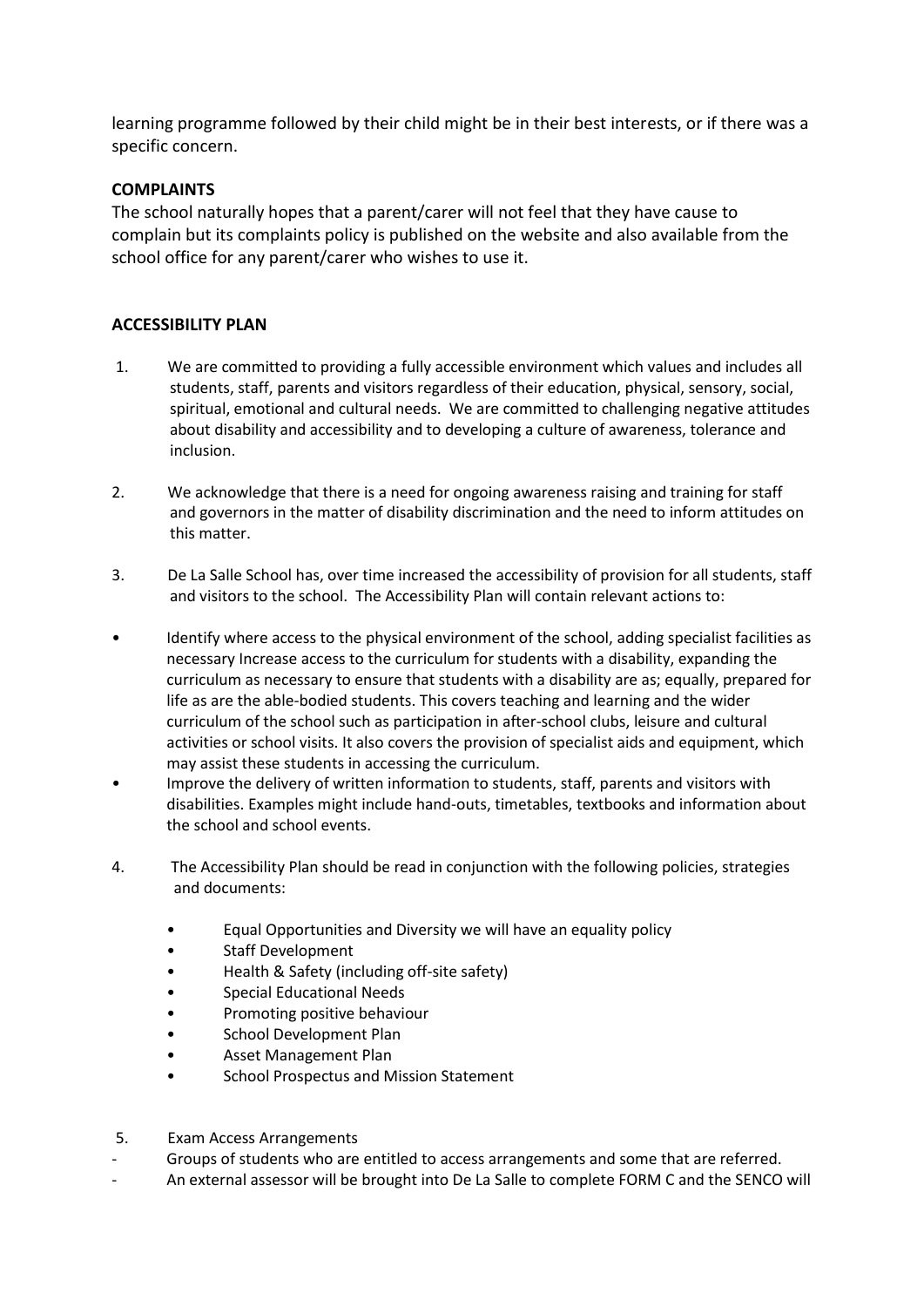complete FORM 8.

- Access arrangements will applied for online.
- 6. We acknowledge that there is a need for ongoing awareness raising and training for staff and governors in the matter of disability discrimination and the need to inform attitudes on this matter.